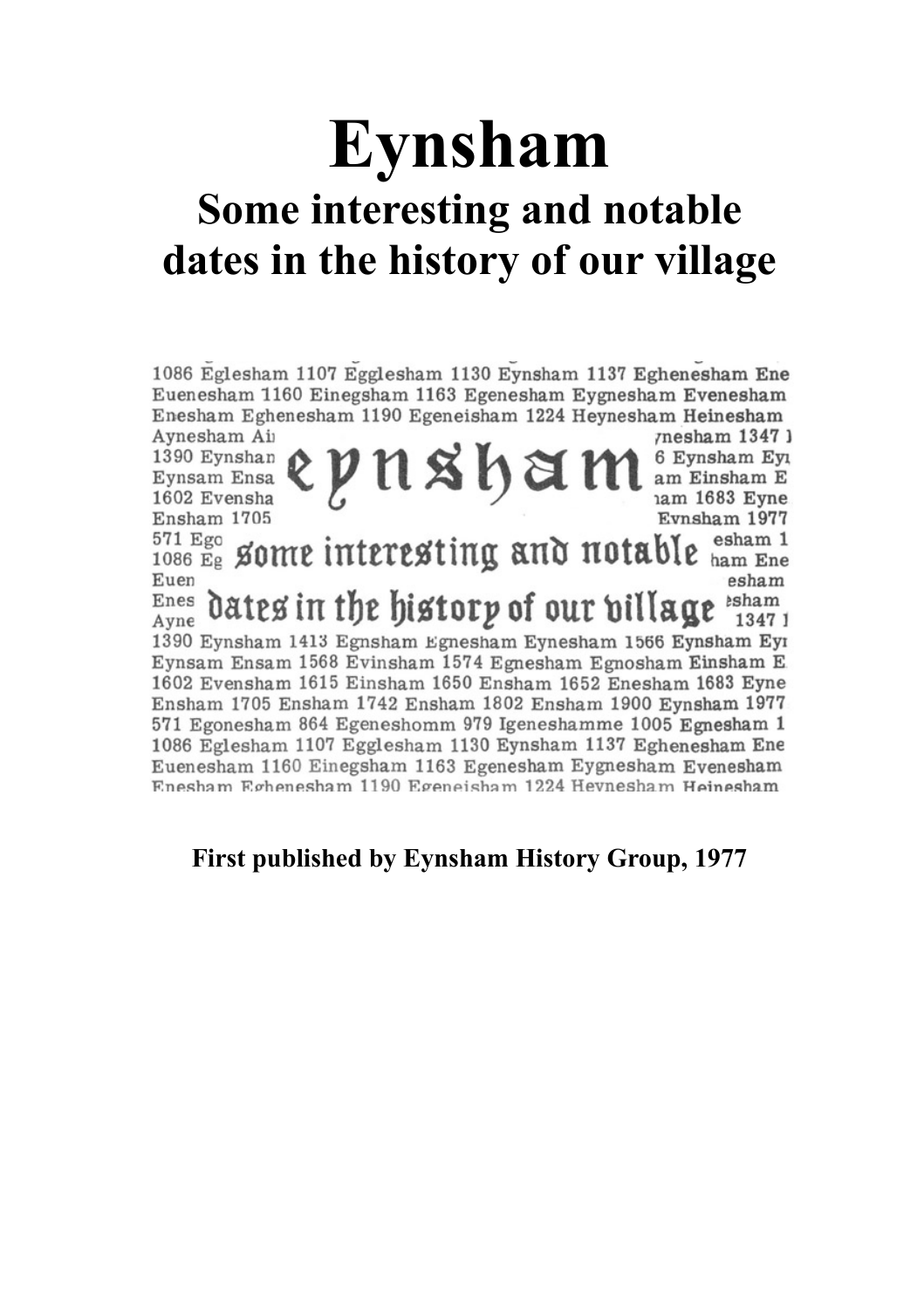- ca 250,000 Stone Age flint axe (found at Eynsham Station pit)
	- BC
- ca 2,000 BC Bronze Age and Iron Age settlements at Farmoor, New Wintles, and to  $43$  AD probably also at Eynsham
	- ca 100 Some evidence for a Roman settlement (various coins and pottery
	- to 400 AD found)
		- 571 Cuthwulf of Wessex fights the Britons to the east, and captures 'Egonesham'
		- 777 Offa of Marcia fortifies Beacon Hill 'castellum super montem de Witham'
		- 1005 Benedictine Abbey founded at 'Egnesham'by Aethelmar, Earl of Cornwall. Aelfric, distinguished Anglo-Saxon scholar, first abbot. Parish boundaries established; similar to those of 1900
		- 1066 The Norman Conquest the monks 'fled in terror and their abode was devastated'
		- 1086 Domesday Book includes a paragraph on 'Eglesham'
	- 1094/1100 Abbey re-founded by Bishop Robert Bloet, with authority from King William Rufus
		- 1135/40 King Stephen grants privilege of holding market; on Sundays
		- ca 1150 Earliest known deed for a conveyance in Eynsham
			- 1196 Brother Edmund has a vision of the next world during a 2 day trance in Holy Week; allegedly known to and used by Dante
			- 1196/7 Compilation of the Abbey records (the Cartulary) begins
				- 1215 New borough of Newland (Nova Terra) created for settlers attracted by the market
				- 1217 Royal patent permits Abbey to divert Stanton Harcourt/Eynsham road (Abbey St.) to line of present Station Road
		- 1264/8 First reference to the 'Chapel of St. Leonard'
			- 1274 'Hundred Rolls'- royal survey of manorial rights & privileges
			- 1296 Affray between Eynsham folk and Oxford students at Eynsham Fair. Several students killed; perpetrators excommunicated
		- ca 1300 Chancel and south aisle of church built
			- 1302 Eynsham Wharf established on Thames from which in . . .
			- 1310 Taynton stone shipped to Oxford for building Merton College
			- 1349 The Black Death. Complete depopulation of nearby Tilgarsley
			- 1353 Edward III grants Eynsham tithes of the wild beasts of Cornbury Park
			- 1360/6 Detailed descriptions of village properties
				- 1440 Market day altered from Sunday to Monday and Friday
		- ca 1450 Nave, north aisle and tower of Parish church are added
			- 1476 First reference to a Mayor of Eynsham.
			- 1539 Dissolution of the monasteries. Entire Abbey estates granted to Sir George Darcy
			- 1583 Queen Elizabeth I's Silver Jubilee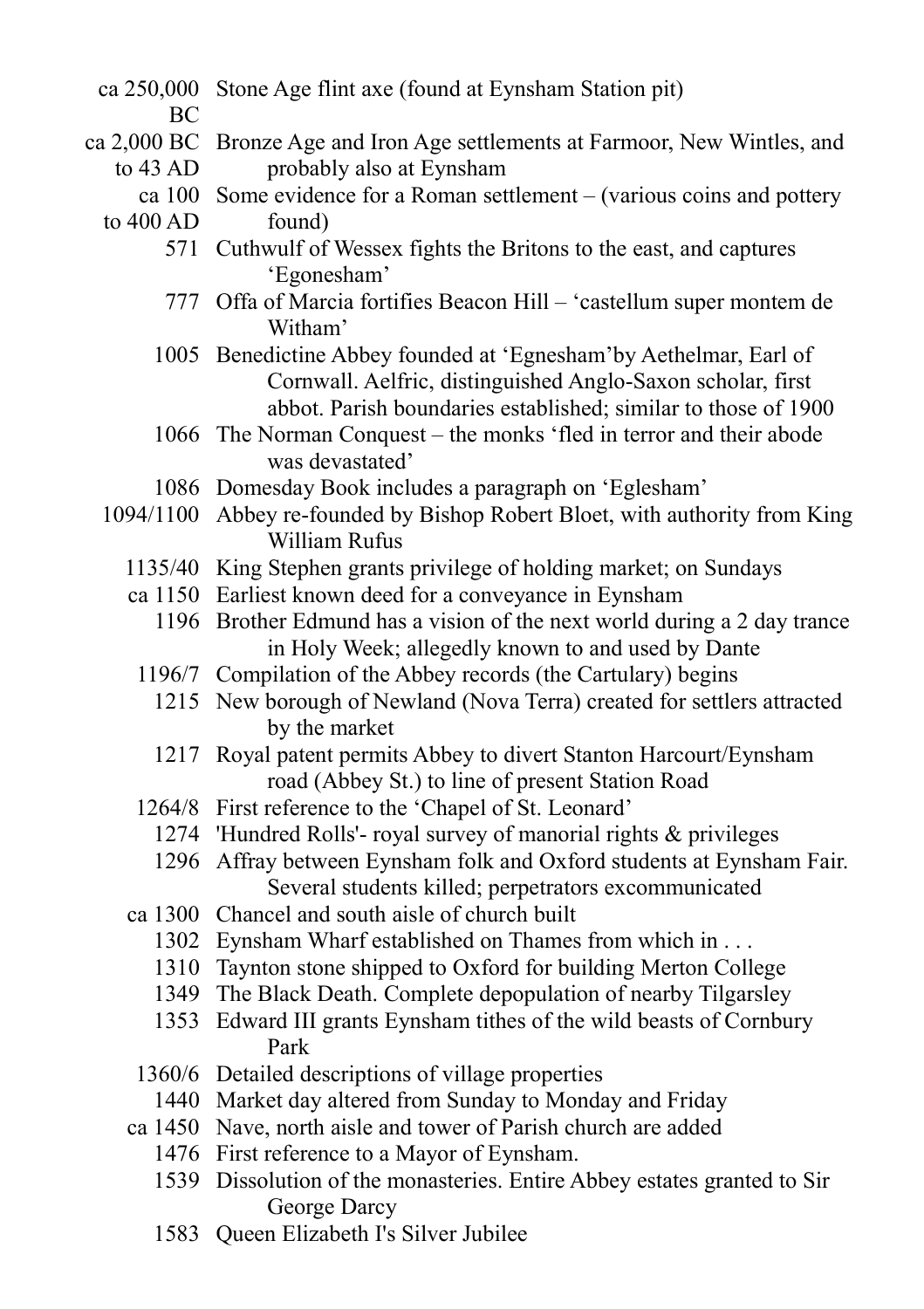- Large-scale maps of surrounding meadows, common lands and arable, commissioned by Corpus Christi College
- Charles I escapes from Oxford to Burford, evading Parliamentary troops stationed at Eynsham
- John Aubrey describes the Abbey remains
- Market Place still extensive; bounded by present Lombard Mill St, Thames St and church
- Anthony Wood's drawing of the Abbey remains; two west towers and part of the north walls
- 1663/5 Church records of marriages and burials begin
	- Major fire. 20 houses destroyed
	- Bartholomew schoolroom in the Square Schoolmaster's salary £10 per annum
	- Ensham workhouse built (junction of Mill Street & Spareacre Lane)
	- John Wesley, journeying to preach at South Leigh, is nearly drowned fording the Thames
	- Swinford toll bridge opened
- Large-scale maps of Ensham town and parish by Thomas Pride
- ca 1785 Witney Road/Old Witney Road is built the turnpike road
	- The open fields are enclosed. Detailed maps of town and fields are drawn
		- The first Census. Population 1,166
		- Buckler's drawing of Eynsham Mill, then manufacturing paper
		- Last Abbey remnants (a doorway) are pulled down
		- Ensham National School opened (Station Road) on site of old cockfighting ...
		- A great fire reported by Jackson's Journal
		- Oxford to Fairford railway reaches Eynsham
		- Queen Victoria, mourning Albert, forbids Silver Jubilee celebrations
		- Eynsham gasworks built; (north side of Spareacre Lane)
		- Eynsham has two breweries, a mineral water factory, and many pubs (see map on back cover)
		- Mains drainage installed
		- Population 1,757
		- Water works built
		- Mains electricity laid
		- The A.40 is constructed; Oxford to Witney section opens
		- Population 2,373
		- The last passenger train through Eynsham station
		- Population 4,424; nearly doubles in 20 years
		- Queen Elizabeth II's Silver Jubilee